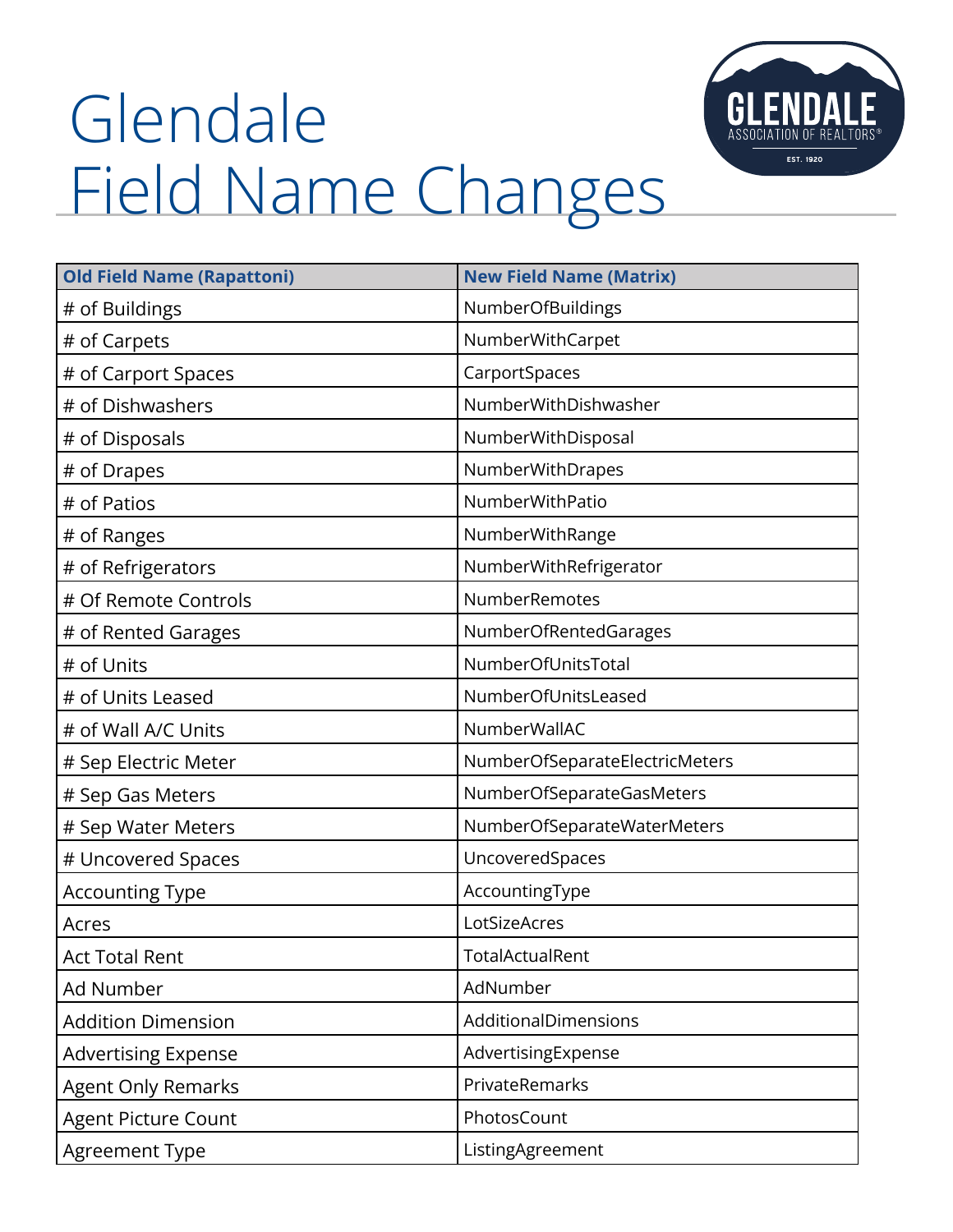| <b>Old Field Name (Rapattoni)</b> | <b>New Field Name (Matrix)</b>      |
|-----------------------------------|-------------------------------------|
| <b>Allow VOW AVM</b>              | InternetAutomatedValuationDisplayYN |
| Allow VOW Blogging                | InternetConsumerCommentYN           |
| Amperage                          | Amperage                            |
| <b>Anchor Co-Tenants</b>          | AnchorsCoTenants                    |
| Appliances                        | Appliances                          |
| Area                              | MLSAreaMajor                        |
| <b>Assessd Total Value</b>        | AssessmentsYN                       |
| Assessed Land                     | LandValue                           |
| Assessments                       | Assessments                         |
| <b>Asset Class</b>                | <b>AssetClass</b>                   |
| Assn Phone Ext                    | AssociationPhoneExt                 |
| <b>Assoc Amenities</b>            | AssociationAmenities                |
| <b>Assoc Phone Number</b>         | AssociationPhone                    |
| Association                       | ListAgentAOR                        |
| <b>Association Name</b>           | AssociationName                     |
| <b>Available Date</b>             | AvailabilityDate                    |
| Avg Sq Ft 1 Bedroom               | Average1BedArea                     |
| Avg Sq Ft 2 Bedroom               | Average2BedArea                     |
| Avg Sq Ft 3 Bedroom               | Average3BedArea                     |
| Avg Sq Ft Studio                  | AverageStudioArea                   |
| Back on Market Date               | BackOnMarketDate                    |
| <b>Bathroom Features</b>          | RoomBathroomFeatures                |
| <b>Bathrooms</b>                  | BathroomsTotalInteger               |
| <b>Bedrooms</b>                   | BedroomsTotal                       |
| <b>Builder's Model Name</b>       | <b>BuilderModel</b>                 |
| <b>Builder's Name</b>             | <b>BuilderName</b>                  |
| <b>Builders Tract Code</b>        | SubdivisionNameOther                |
| <b>Building Expenses</b>          | BuildingExpenses                    |
| <b>Building Features</b>          | <b>BuildingFeatures</b>             |
| <b>Building Name</b>              | BuildingName                        |
| <b>Building Status</b>            | <b>BuildingStatus</b>               |
| <b>Building Style</b>             | ArchitecturalStyle                  |
| <b>Building Style</b>             | StructureType                       |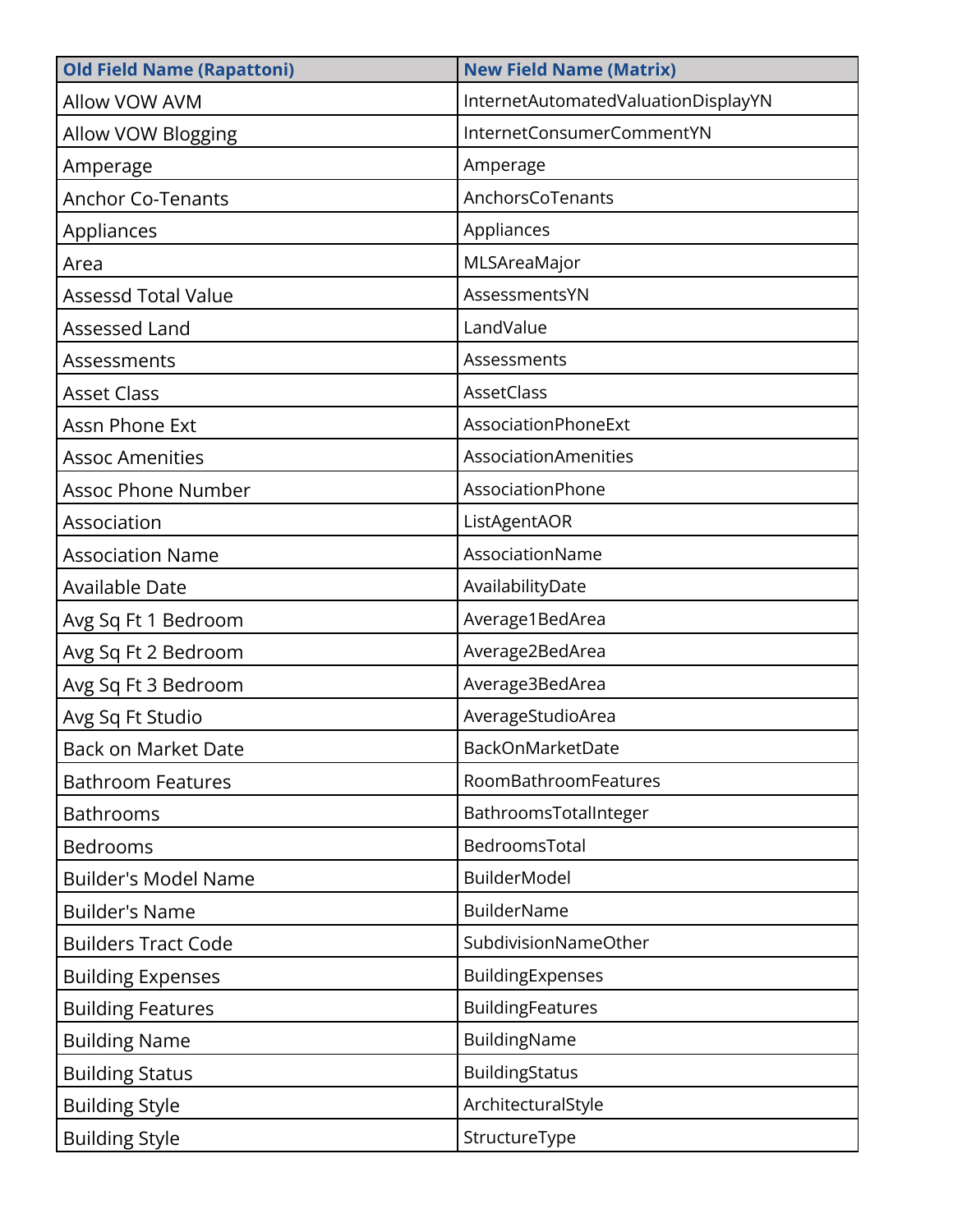| <b>Old Field Name (Rapattoni)</b> | <b>New Field Name (Matrix)</b> |
|-----------------------------------|--------------------------------|
| <b>Business Name</b>              | BusinessName                   |
| <b>Business Type</b>              | BusinessType                   |
| <b>Business URL</b>               | BusinessURL                    |
| Cable TV                          | CableTvExpense                 |
| Cap Rate                          | CapRate                        |
| Cashier's Check                   | CashiersCheck                  |
| City                              | City                           |
| Clearance Height Max              | ClearanceHeightMax             |
| Clearance Height Min              | ClearanceHeightMin             |
| Cleared                           | Cleared                        |
| <b>Commercial License</b>         | SpecialLicenses                |
| <b>Commission Comments</b>        | BuyerAgencyCompensationRemarks |
| Commission Type                   | BuyerAgencyCompensationType    |
| <b>Common Walls</b>               | CommonWalls                    |
| <b>Community Features</b>         | CommunityFeatures              |
| <b>Concessions Amount</b>         | ConcessionsAmount              |
| <b>Concessions Amount</b>         | EstimatedConcessionsAmount     |
| <b>Concessions Comments</b>       | ConcessionsComments            |
| <b>Concessions Comments</b>       | EstimatedConcessionsComments   |
| <b>Construct Materials</b>        | ConstructionMaterials          |
| Contact Order 1                   | ContactOrder1                  |
| Contact Order 2                   | ContactOrder2                  |
| Contact Order 3                   | ContactOrder3                  |
| Contact Order 4                   | ContactOrder4                  |
| Contact Order 5                   | ContactOrder5                  |
| Contact Order 6                   | ContactOrder6                  |
| <b>Contingent Date</b>            | ContingentDate                 |
| Cooling Type                      | Cooling                        |
| Cooling Y/N                       | CoolingYN                      |
| Country                           | Country                        |
| County                            | CountyOrParish                 |
| CreditReportAmount                | CreditAmount                   |
| CreditReportPaidBy                | CreditCheckPaidBy              |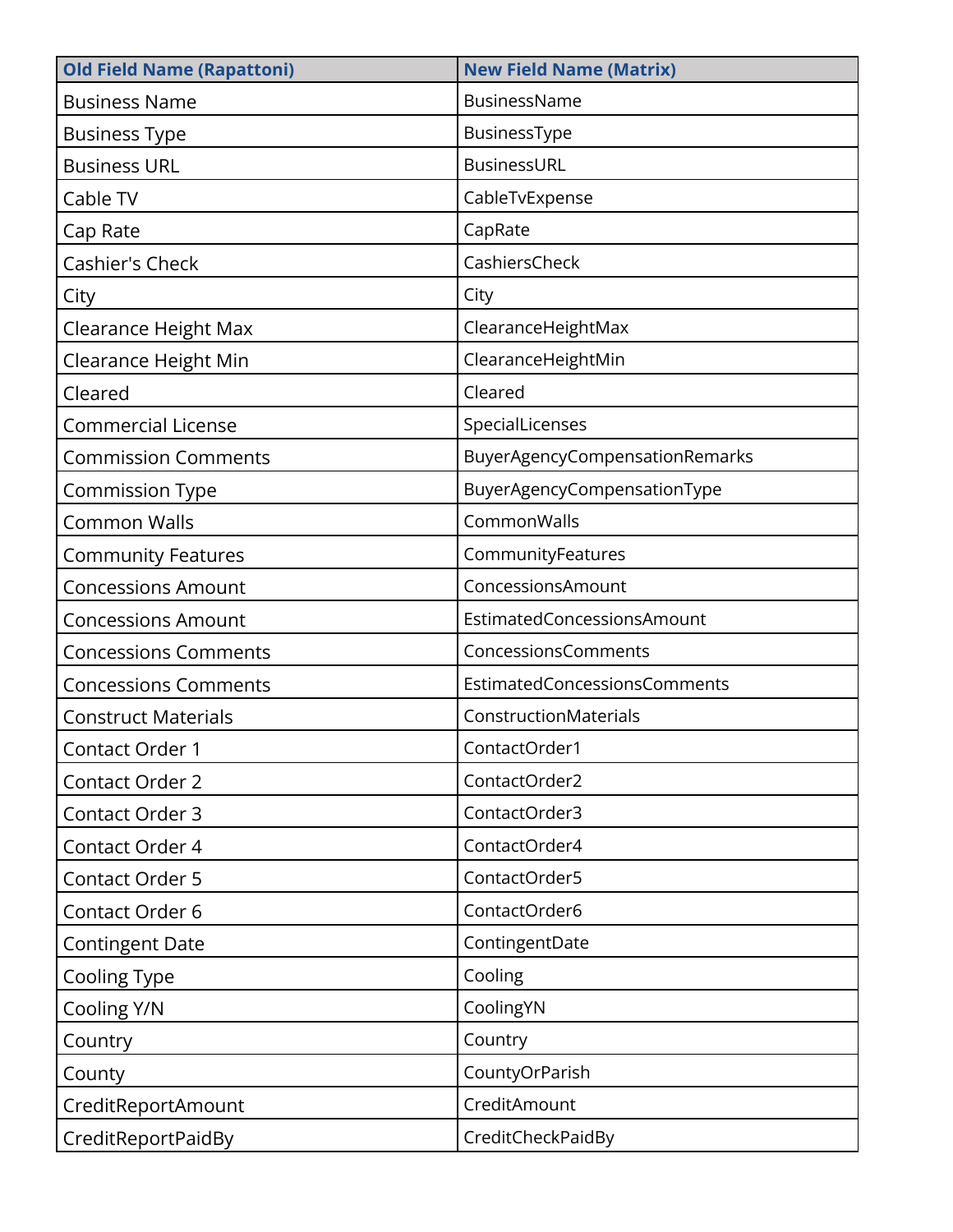| <b>Old Field Name (Rapattoni)</b> | <b>New Field Name (Matrix)</b>        |
|-----------------------------------|---------------------------------------|
| CreditReportRequired              | CreditCheckYN                         |
| <b>Current Geological</b>         | CurrentGeologicalYN                   |
| <b>Current Use</b>                | CurrentUse                            |
| Dept Of Housing 1                 | DOH <sub>1</sub>                      |
| Dept Of Housing 2                 | DOH <sub>2</sub>                      |
| Dept Of Housing 3                 | DOH <sub>3</sub>                      |
| <b>Directions</b>                 | <b>Directions</b>                     |
| <b>Disability Access</b>          | AccessibilityFeatures                 |
| <b>Disclosures</b>                | CommonInterest                        |
| <b>Disclosures</b>                | <b>Disclosures</b>                    |
| Distance To Bus                   | <b>DistanceToBusComments</b>          |
| Distance To Churches              | DistanceToPlaceofWorshipComments      |
| Distance To Electric              | DistanceToElectricComments            |
| Distance To Freeway               | DistanceToFreewayComments             |
| Distance To Gas                   | DistanceToGasComments                 |
| Distance To Phone                 | <b>DistanceToPhoneServiceComments</b> |
| Distance To Schools               | DistanceToSchoolsComments             |
| <b>Distance To Sewer</b>          | <b>DistanceToSewerComments</b>        |
| <b>Distance To Stores</b>         | DistanceToShoppingComments            |
| <b>Distance To Street</b>         | DistanceToStreetComments              |
| Distance To Water                 | DistanceToWaterComments               |
| Divisible Sq Ft                   | DivisibleSQFT                         |
| <b>DOM</b>                        | DaysOnMarket                          |
| Doors                             | DoorFeatures                          |
| <b>Eating Areas</b>               | EatingArea                            |
| <b>Effective Gross</b>            | <b>EffectiveGross</b>                 |
| Electric                          | Electric                              |
| <b>Electric Expense</b>           | ElectricExpense                       |
| <b>Elementary School</b>          | ElementarySchool                      |
| Elevation/Sea Level               | Elevation                             |
| <b>Entry Date</b>                 | OriginalEntryTimestamp                |
| <b>Entry Floor Number</b>         | EntryLevel                            |
| <b>Entry Location</b>             | EntryLocation                         |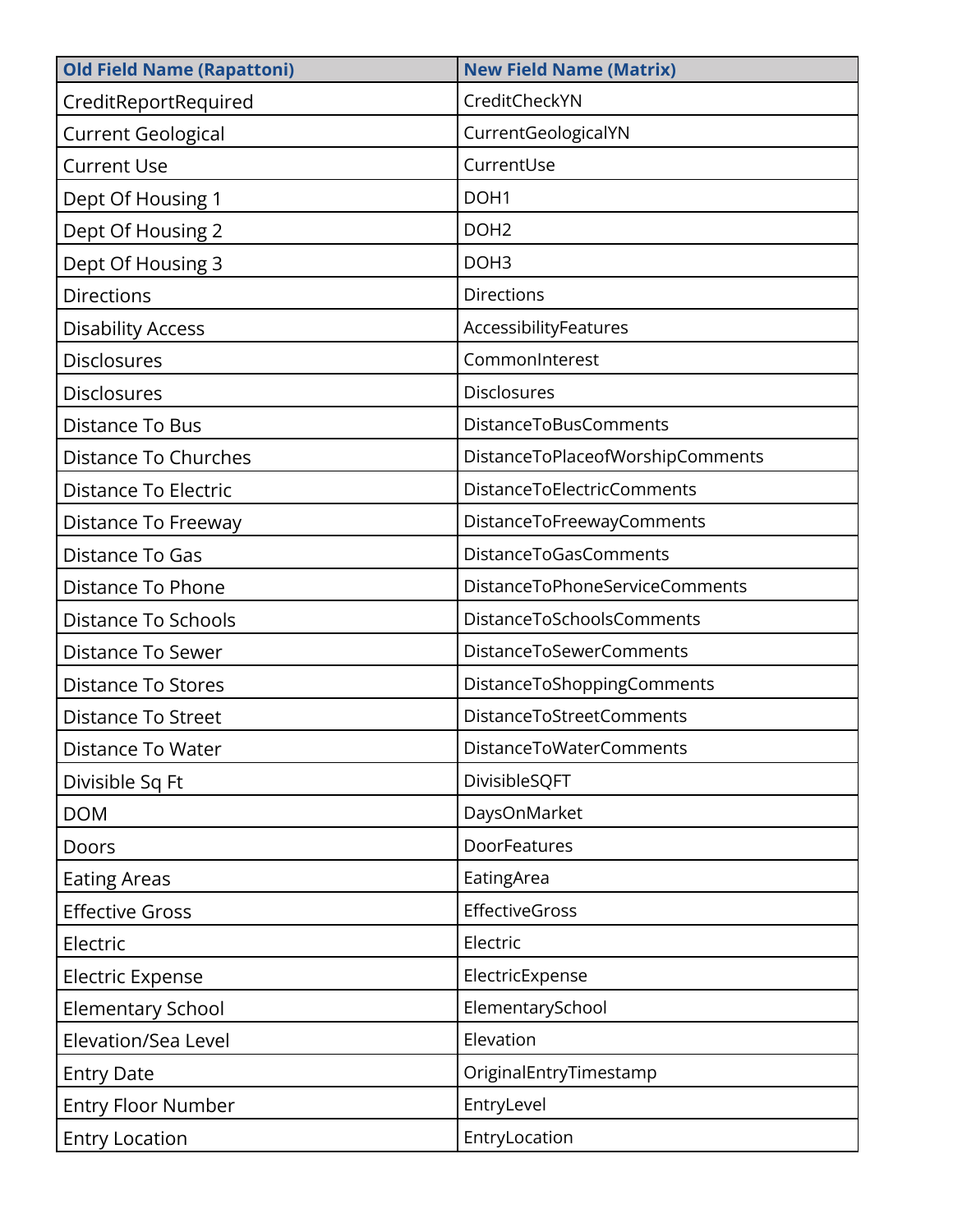| <b>Old Field Name (Rapattoni)</b> | <b>New Field Name (Matrix)</b>           |
|-----------------------------------|------------------------------------------|
| <b>Equipment Value</b>            | EquipmentValue                           |
| <b>Exclusions in Lease</b>        | Exclusions                               |
| <b>Expense Year</b>               | ExpenseYear                              |
| <b>Expiration Date Auxiliary</b>  | ExpirationDate                           |
| Exp-Maintenance %                 | MaintenancePercent                       |
| Exp-Other Descript                | OtherExpenseDescription                  |
| Fencing                           | Fencing                                  |
| <b>Financial Info Date</b>        | FinancialInfoAsOf                        |
| Financing                         | BuyerFinancing                           |
| <b>Fireplace Features</b>         | FireplaceFeatures                        |
| Fireplace Y/N                     | FireplaceYN                              |
| Flooring                          | Flooring                                 |
| Foundation                        | FoundationDetails                        |
| Front of House Faces              | <b>DirectionFaces</b>                    |
| <b>Full Bathrooms</b>             | BathroomsFull                            |
| <b>Full Time Employees</b>        | NumberOfFullTimeEmployees                |
| Furnished                         | Furnished                                |
| Furniture                         | FurnitureReplacementExpense              |
| Garage Income                     | GarageIncome                             |
| Garage Rental Rate                | GarageRentalRate                         |
| Garage Space                      | GarageSpaces                             |
| Gardener                          | GardenerExpense                          |
| Gas                               | FuelExpense                              |
| <b>Green Location</b>             | GreenLocation                            |
| <b>Green Sustainability</b>       | GreenSustainability                      |
| <b>Green Walk Score</b>           | WalkScore                                |
| <b>Green Year Certified</b>       | c.Green[0].GreenVerificationYear         |
| GreenEnergyEfficient              | GreenEnergyEfficient                     |
| <b>Grn Certif Rating</b>          | c.Green[0].GreenVerificationRating       |
| <b>Grn Certifying Body</b>        | c.Green[0].GreenVerificationBody         |
| <b>Grn EnergyGeneration</b>       | GreenEnergyGeneration                    |
| Grn IndoorAirQuality              | GreenIndoorAirQuality                    |
| GrnBldgCertification              | c.Green[0].GreenBuildingVerificationType |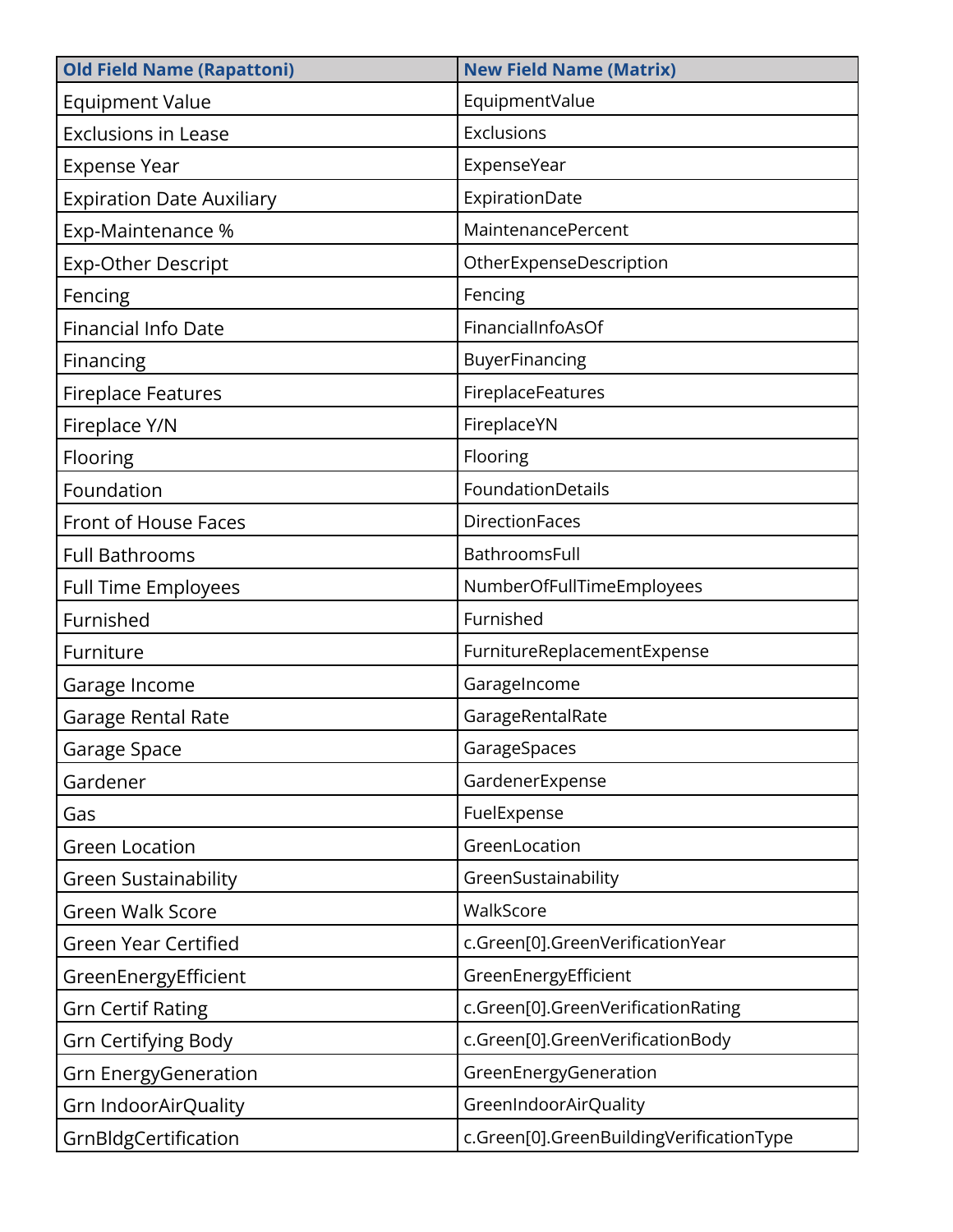| <b>Old Field Name (Rapattoni)</b> | <b>New Field Name (Matrix)</b> |
|-----------------------------------|--------------------------------|
| GrnWaterConservation              | GreenWaterConservation         |
| <b>Gross Equity</b>               | GrossEquity                    |
| Gross Oper Income                 | GrossOperatingIncome           |
| <b>Gross Rnt Multiplier</b>       | GrossMultiplier                |
| Gross Schedule Inc.               | GrossScheduledIncome           |
| Gross Spendable Inc.              | GrossSpendableIncome           |
| <b>Half Bathrooms</b>             | BathroomsHalf                  |
| <b>Heating</b>                    | Heating                        |
| Heating Y/N                       | HeatingYN                      |
| High School                       | HighSchool                     |
| High Tech Flex Sq Ft              | HighTechFlexSquareFootage      |
| <b>HOA</b>                        | AssociationYN                  |
| <b>HOA 1 Fee Frequency</b>        | AssociationFeeFrequency        |
| HOA Fee 1                         | AssociationFee                 |
| HOA Fee 2                         | AssociationFee2                |
| HOA Fee 2 Frequency               | AssociationFee2Frequency       |
| <b>Hours Owner Works</b>          | <b>HoursOwnerWorks</b>         |
| Improvements                      | Improvements                   |
| <b>Improvements Amount</b>        | ImprovementsAmount             |
| <b>Improvements Percent</b>       | ImprovementsPercent            |
| Included in Lease                 | Inclusions                     |
| <b>Industrial SF Max</b>          | IndustrialSquareFootageMax     |
| Industrial SF Min                 | IndustrialSquareFootageMin     |
| Industrial Sq Ft                  | IndustrialSquareFootage        |
| <b>Industrial Type</b>            | IndustrialType                 |
| Insurance                         | InsuranceExpense               |
| <b>Interior Features</b>          | InteriorFeatures               |
| <b>Inventory Value</b>            | InventoryValue                 |
| Investment Prop Y/N               | InvestmentPropertyYN           |
| Junior Middle School              | MiddleOrJuniorSchool           |
| Key Deposit                       | DepositKey                     |
| Kitchen Features                  | RoomKitchenFeatures            |
| Land Lease Amt/Year               | LandLeaseAmount                |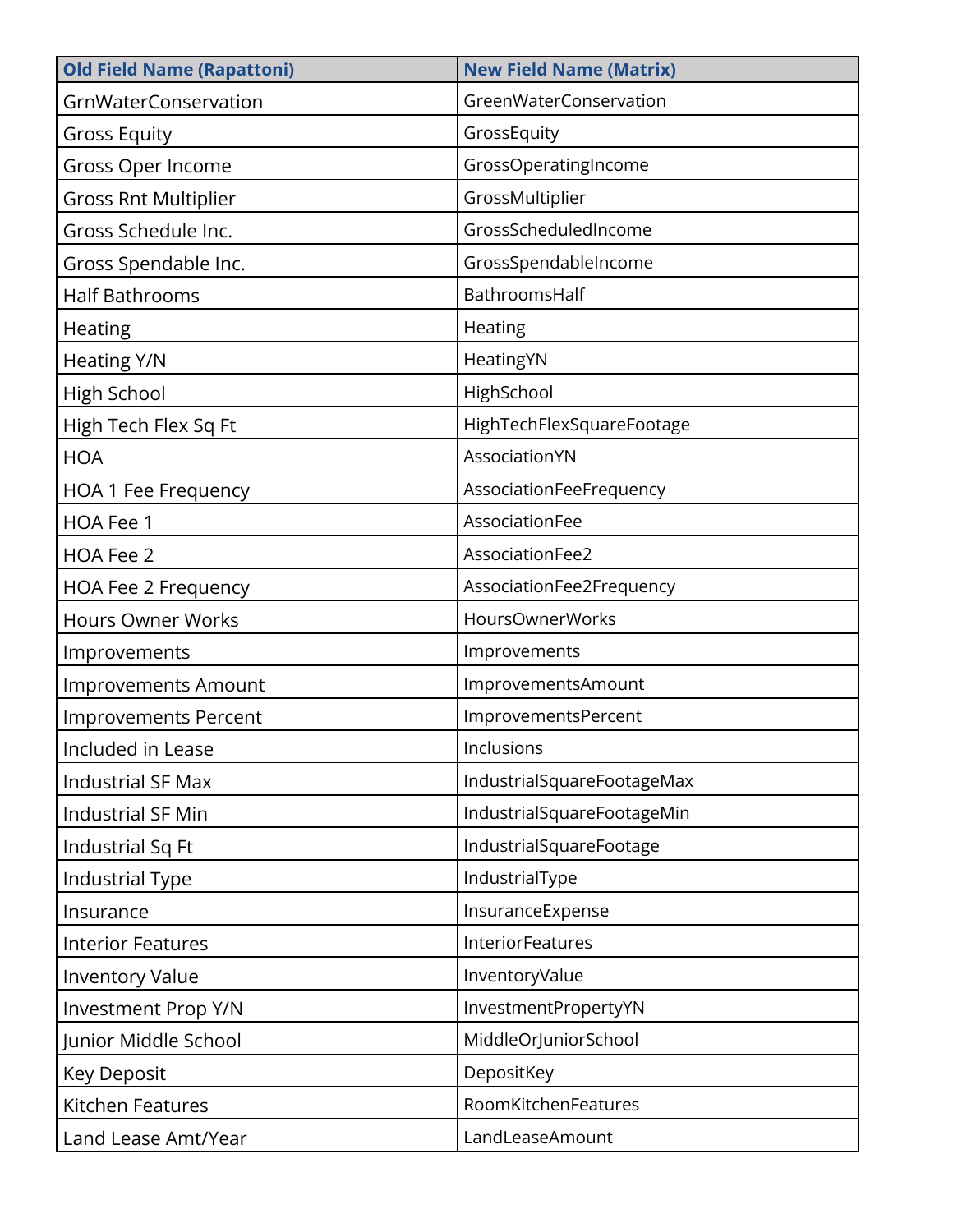| <b>Old Field Name (Rapattoni)</b> | <b>New Field Name (Matrix)</b> |
|-----------------------------------|--------------------------------|
| Land Lease Exp/Yr                 | LandLeaseExpirationDate        |
| <b>Land Lease Purchase</b>        | LandLeasePurchaseYN            |
| Land Lease Type                   | LandLeaseYN                    |
| Land Use                          | LandUse                        |
| <b>Land Value Percent</b>         | LandValuePercent               |
| Largest ContiguousSF              | LargestContigiousSquareFootage |
| Latitude                          | Latitude                       |
| Laundry Equipment                 | LaundryEquipmentOwnLease       |
| Laundry Income                    | LaundryIncome                  |
| <b>Laundry Locations</b>          | LaundryFeatures                |
| Lease Per Month/Year              | LandLeaseAmountFrequency       |
| Lease Type                        | ExistingLeaseType              |
| LeaseTermTimeSpan                 | LeaseTerm                      |
| <b>Legal Accounting Exp</b>       | LegalAccountingExpense         |
| Length                            | MobileLength                   |
| License 1                         | License1                       |
| License 2                         | License3                       |
| License 3                         | License2                       |
| Licenses                          | LicensesExpense                |
| <b>Listing Agent First Name</b>   | ListAgentFirstName             |
| <b>Listing Agent Last Name</b>    | ListAgentLastName              |
| <b>Listing Agent MLS ID</b>       | ListAgentMlsId                 |
| Listing Co Agent Full Name        | CoListAgentFirstName           |
| Listing Co Agent Full Name        | CoListAgentLastName            |
| Listing Co Agent MLS ID           | CoListAgentMIsId               |
| Listing Co Office MLS ID          | CoListOfficeMlsId              |
| Listing Co Office Name            | CoListOfficeName               |
| <b>Listing Date</b>               | ListingContractDate            |
| Listing Office MLS ID             | ListOfficeMlsId                |
| Listing Office Name               | ListOfficeName                 |
| Listing Office Number             | ListOfficeKeyNumeric           |
| <b>Listing Price</b>              | ListPrice                      |
| <b>Listing RID</b>                | SourceSystemKey                |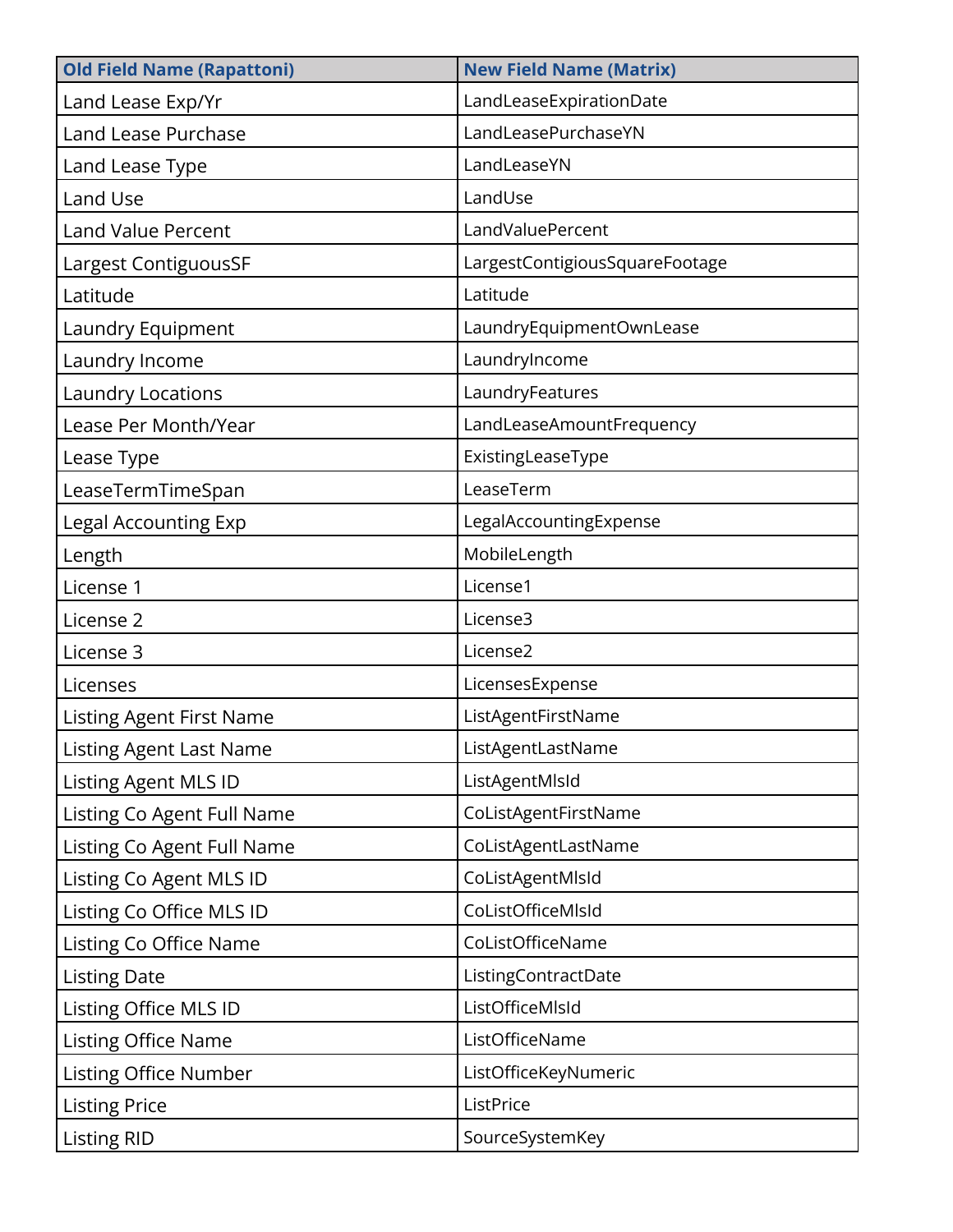| <b>Old Field Name (Rapattoni)</b> | <b>New Field Name (Matrix)</b> |
|-----------------------------------|--------------------------------|
| <b>Lock Box Location</b>          | LockBoxLocation                |
| Lock Box Type                     | LockBoxType                    |
| Longitude                         | Longitude                      |
| Lot Description                   | LotFeatures                    |
| Lot Description                   | RoadSurfaceType                |
| Lot Description                   | <b>Utilities</b>               |
| Lot Description                   | WaterfrontFeatures             |
| Lot Dimensions                    | LotSizeDimensions              |
| Lot Measurement                   | LotSizeUnits                   |
| Lot Size Source                   | LotSizeSource                  |
| Lot Square Footage                | LotSizeSquareFeet              |
| Maintenance                       | MaintenanceExpense             |
| Manager Approval                  | ManagerApprovalYN              |
| Marketing Remark                  | PublicRemarks                  |
| <b>Mgmt Company Name</b>          | AssociationManagementName      |
| <b>Mgmt Company Name2</b>         | AssociationManagementName2     |
| Minimum Down Amt                  | MinimumDownAmount              |
| <b>MLS</b>                        | OriginatingSystemID            |
| <b>MLS Origin</b>                 | OriginatingSystemKey           |
| Mobile Home Make                  | Make                           |
| Mobile Home Model                 | Model                          |
| Mobile Home Type                  | BodyType                       |
| MobileHome To Remain              | MobileHomeRemainsYN            |
| Monthly NNN                       | MonthlyNNN                     |
| Monthly Rent                      | TotalMonthlyRent               |
| Move In                           | Moveln                         |
| Net Operating Inc                 | NetOperatingIncome             |
| <b>Net Profit</b>                 | NetProfit                      |
| New Property Tax                  | NewTaxesExpense                |
| Number Sheds                      | NumberOfSheds                  |
| Number Spaces                     | NumberOfPads                   |
| Occupancy                         | Occupancy                      |
| Office Class                      | <b>OfficeClass</b>             |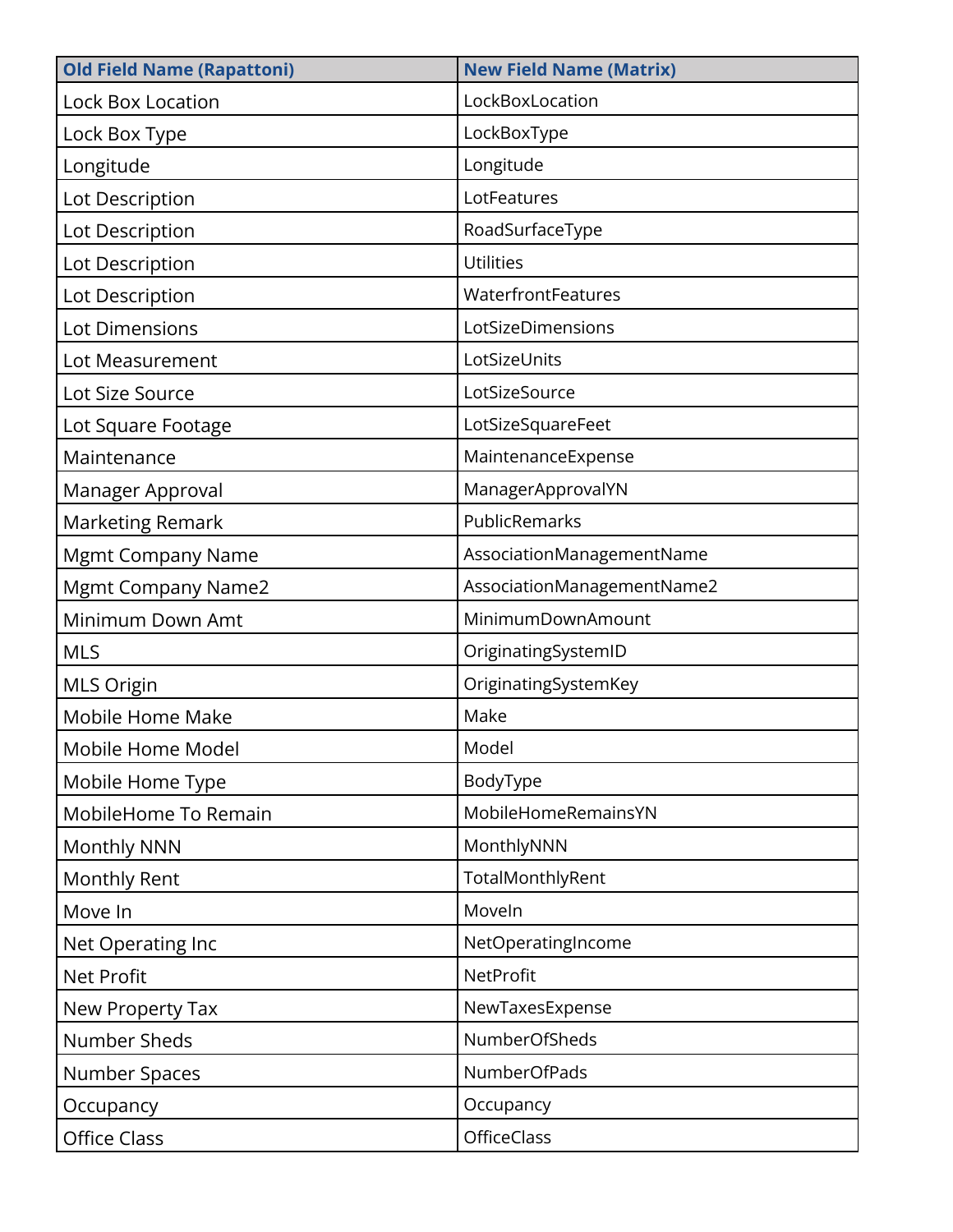| <b>Old Field Name (Rapattoni)</b> | <b>New Field Name (Matrix)</b> |
|-----------------------------------|--------------------------------|
| Office Max Sq Ft                  | OfficeSquareFootageMax         |
| Office Min Sq Ft                  | OfficeSquareFootageMin         |
| Office Sq Footage                 | OfficeSquareFootage            |
| On Market Date                    | OnMarketDate                   |
| OpenHouses                        | OpenHouseCount                 |
| <b>Operating Expense</b>          | OperatingExpense               |
| <b>Operating Expenses %</b>       | OperatingExpensePercent        |
| <b>Original Price</b>             | OriginalListPrice              |
| <b>Other Deposit</b>              | DepositOther                   |
| Other Expense                     | OtherExpense                   |
| Other Income 1                    | OtherIncome1                   |
| Other Income 2                    | OtherIncome2                   |
| <b>Other Phone Desc</b>           | OtherPhoneDescription          |
| Other Phone Ext                   | OtherPhoneExt                  |
| <b>Other Phone Number</b>         | OtherPhoneNumber               |
| <b>Other Prop Features</b>        | <b>ExteriorFeatures</b>        |
| <b>Other Structures</b>           | OtherStructures                |
| <b>Owner Name</b>                 | OwnerName                      |
| <b>Owner Phone</b>                | OwnerPhone                     |
| Ownership Type                    | OwnershipType                  |
| Parcel Map Number                 | TaxMapNumber                   |
| Parcel Master                     | ParcelMaster                   |
| Park Manager Fax                  | ManagersFax                    |
| Park Manager Name                 | ParkManagerName                |
| Park Manager Phone                | ParkManagerPhone               |
| Park Mgr Phone Ext                | ParkManagerPhoneExt            |
| Park Name                         | ParkName                       |
| <b>Parking Features</b>           | ParkingFeatures                |
| <b>Parking Spaces Total</b>       | ParkingTotal                   |
| Parking Type                      | AttachedGarageYN               |
| Parkng Ratio                      | ParkingRatio                   |
| Part Time Employees               | NumberOfPartTimeEmployees      |
| <b>Patio Features</b>             | PatioAndPorchFeatures          |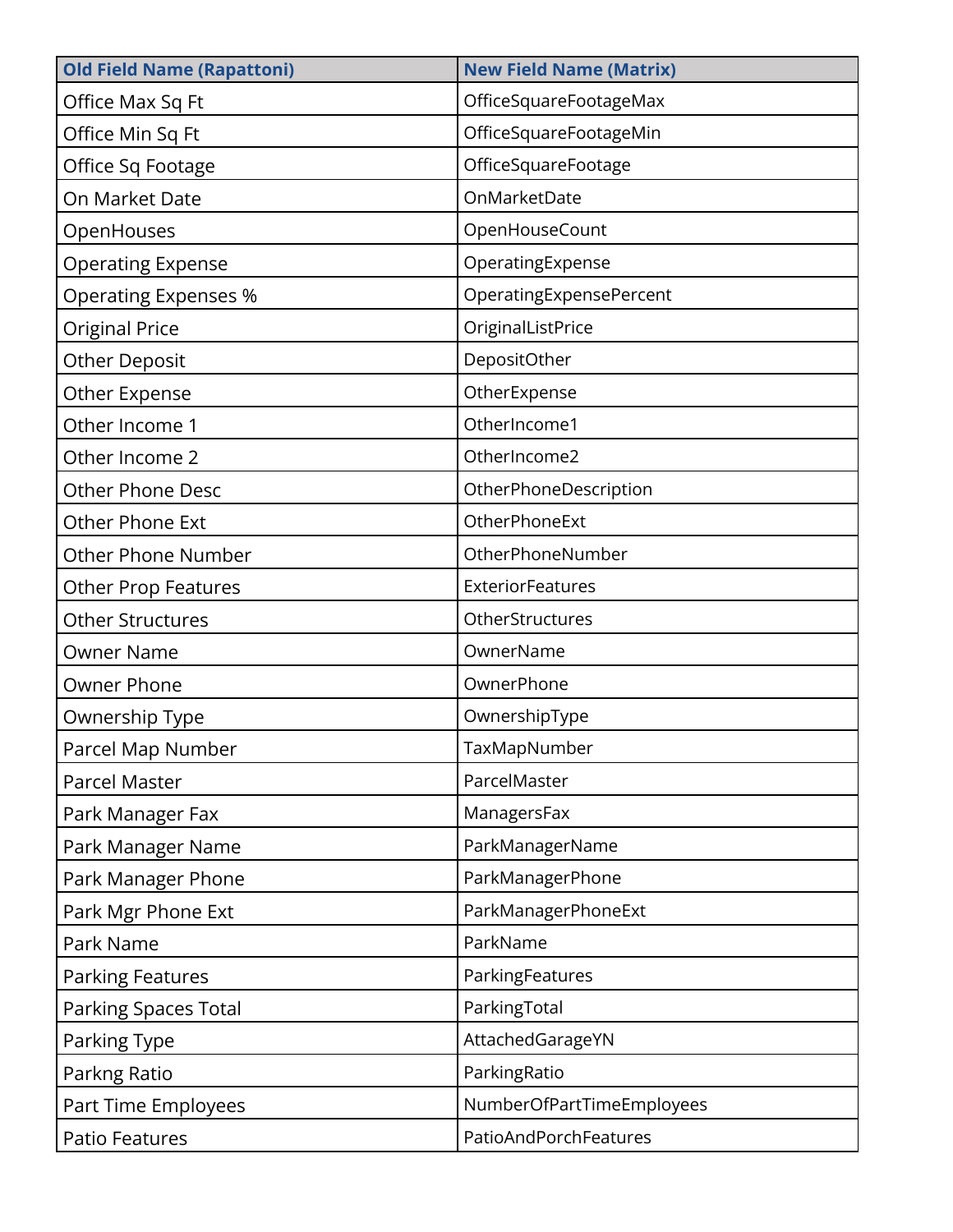| <b>Old Field Name (Rapattoni)</b> | <b>New Field Name (Matrix)</b> |
|-----------------------------------|--------------------------------|
| <b>Pending Date</b>               | PurchaseContractDate           |
| Personal Prop Amount              | PersonalPropertyAmount         |
| Personal Property                 | PersonalPropertyPercent        |
| Pest Control                      | PestControlExpense             |
| Pet Deposit                       | DepositPets                    |
| Pets Allowed                      | PetsAllowed                    |
| Phase                             | Phase                          |
| Picture Modified Date Time        | PhotosChangeTimestamp          |
| Pool Accessories                  | PoolFeatures                   |
| Pool Descriptions                 | PoolPrivateYN                  |
| Pool Expense                      | PoolExpense                    |
| Possession                        | Possession                     |
| <b>Potential Usage</b>            | PossibleUseComments            |
| <b>Present Loans</b>              | PresentLoans                   |
| <b>Present Use</b>                | CurrentUseComments             |
| Price Change Date                 | PriceChangeTimestamp           |
| Price Per Square Foot             | PricePerSquareFoot             |
| Price Per Unit                    | PricePerUnit                   |
| <b>Professional Mgmt</b>          | ProfessionalManagementExpense  |
| <b>Property Condition</b>         | NewConstructionYN              |
| <b>Property Condition</b>         | PropertyCondition              |
| Property Subtype 1                | PropertySubType                |
| Property Tax Year                 | TaxYear                        |
| Property Type                     | PropertyType                   |
| <b>Public Viewable</b>            | InternetEntireListingDisplayYN |
| Quarter Bathrooms                 | BathroomsOneQuarter            |
| Real Estate Tax Exp               | RealEstateTaxExpense           |
| Reason for Selling                | ReasonForSelling               |
| Renewable Option Y/N              | LeaseRenewalOptionYN           |
| <b>Renewal Compensation</b>       | LeaseRenewalCompensation       |
| <b>Rent Includes</b>              | RentIncludes                   |
| <b>Rent Max</b>                   | RentMax                        |
| <b>Rent Min</b>                   | RentMin                        |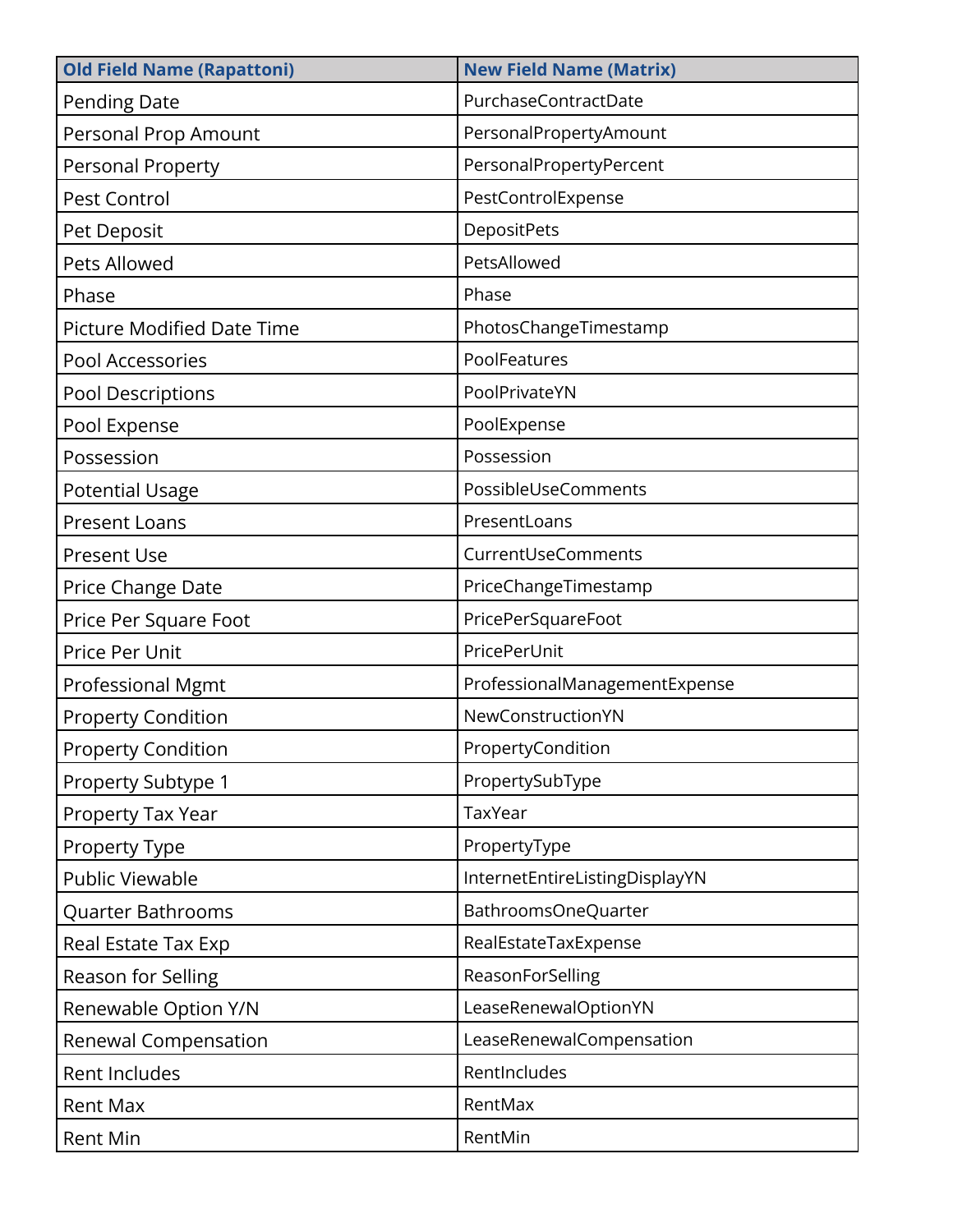| <b>Old Field Name (Rapattoni)</b> | <b>New Field Name (Matrix)</b> |
|-----------------------------------|--------------------------------|
| Reserves Expense                  | ReservesExpense                |
| Resident Manager Exp              | ResidentManagerExpense         |
| Retail Center Type                | RetailCenterType               |
| Retail Sq Footage                 | RetailSquareFootage            |
| Roofing                           | Roof                           |
| Rooms                             | RoomType                       |
| <b>RV Access Dimensions</b>       | RVParkingDimensions            |
| <b>RV Parking Fee</b>             | RVParkingFee                   |
| <b>School District</b>            | HighSchoolDistrict             |
| <b>Seating Capacity</b>           | SeatingCapacity                |
| <b>Security Deposit</b>           | DepositSecurity                |
| <b>Security Expense</b>           | SecurityExpense                |
| Security/Safety                   | SecurityFeatures               |
| Selling Agent Full Name           | BuyerAgentFirstName            |
| Selling Agent Full Name           | BuyerAgentLastName             |
| Selling Agent MLS ID              | BuyerAgentMIsId                |
| Selling Co Agent Full Name        | CoBuyerAgentFirstName          |
| Selling Co Agent Full Name        | CoBuyerAgentLastName           |
| Selling Co Agent MLS ID           | CoBuyerAgentMIsId              |
| Selling Co Office MLS ID          | CoBuyerOfficeMIsId             |
| Selling Co Office Name            | CoBuyerOfficeName              |
| <b>Selling Date</b>               | CloseDate                      |
| Selling Office Comp               | BuyerAgencyCompensationNumeric |
| Selling Office MLS ID             | BuyerOfficeMIsId               |
| Selling Office Name               | BuyerOfficeName                |
| <b>Selling Price</b>              | <b>ClosePrice</b>              |
| Serial U Number                   | SerialU                        |
| Serial X Number                   | SerialX                        |
| Serial XX Number                  | SerialXX                       |
| Service Level                     | ListingService                 |
| Sewer                             | Sewer                          |
| Show Address To Public            | InternetAddressDisplayYN       |
| <b>ShowContact PhoneExt</b>       | ShowingContactPhoneExt         |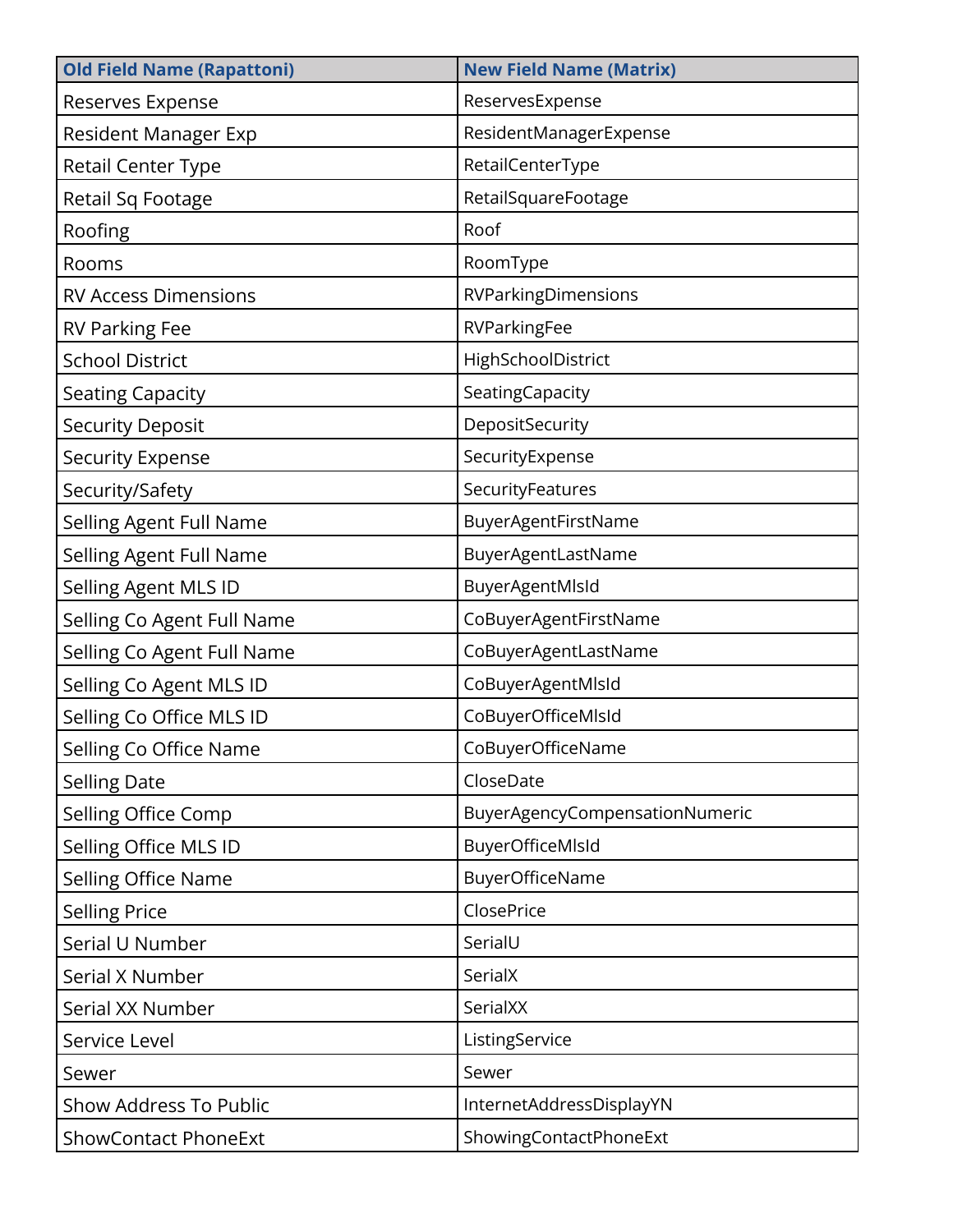| <b>Old Field Name (Rapattoni)</b> | <b>New Field Name (Matrix)</b> |
|-----------------------------------|--------------------------------|
| <b>Showing Access</b>             | ShowingInstructions            |
| <b>Showing Contact Name</b>       | ShowingContactName             |
| <b>Showing Contact Type</b>       | ShowingContactType             |
| Sign On Property                  | SignOnPropertyYN               |
| <b>Skirt Description</b>          | Skirt                          |
| Soil Type                         | SoilType                       |
| Sold Cap Rate                     | SoldCapRate                    |
| Spa Construction                  | SpaFeatures                    |
| Spa Y/N                           | SpaYN                          |
| <b>Special Assessments</b>        | SpecialAssessments             |
| <b>Special Conditions</b>         | SpecialListingConditions       |
| Sprinklers                        | SprinklersYN                   |
| Square Footage                    | BuildingAreaTotal              |
| Square Footage                    | LivingArea                     |
| <b>Square Footage Source</b>      | LivingAreaSource               |
| <b>State</b>                      | StateOrProvince                |
| <b>Status</b>                     | StandardStatus                 |
| <b>Status Date</b>                | CancellationDate               |
| <b>Status Date</b>                | ContractStatusChangeDate       |
| <b>Status Date</b>                | OffMarketDate                  |
| <b>Stories Total</b>              | StoriesTotal                   |
| Stories/Levels                    | Levels                         |
| <b>Street Direction</b>           | <b>StreetDirPrefix</b>         |
| <b>Street Name</b>                | StreetName                     |
| <b>Street Number</b>              | StreetNumberNumeric            |
| <b>Street Number Modifier</b>     | StreetNumber                   |
| <b>Street Post Direction</b>      | StreetDirSuffix                |
| <b>Street Suffix</b>              | StreetSuffix                   |
| <b>Street Suffix Mdfr</b>         | StreetSuffixModifier           |
| Subdiv/Trac Code                  | SubdivisionName                |
| <b>Supplies</b>                   | SuppliesExpense                |
| Survey                            | Survey                         |
| Survey Type                       | SurveyType                     |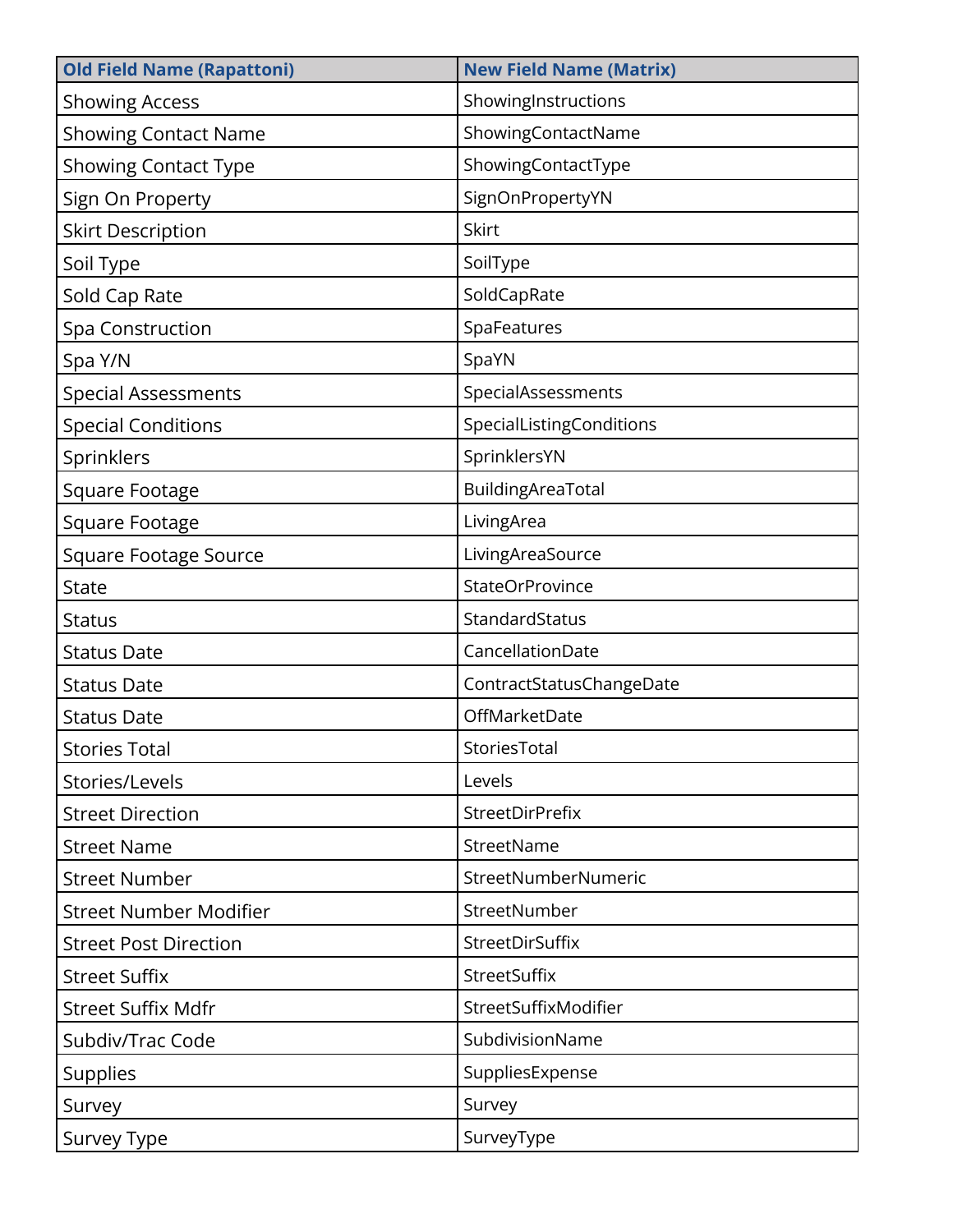| <b>Old Field Name (Rapattoni)</b> | <b>New Field Name (Matrix)</b> |
|-----------------------------------|--------------------------------|
| <b>Syndication Remarks</b>        | SyndicationRemarks             |
| <b>Tax Area</b>                   | TaxArea                        |
| Tax ID                            | ParcelNumber                   |
| <b>Tax Rate</b>                   | TaxRate                        |
| <b>Taxes Expense</b>              | TaxAnnualAmount                |
| TaxLegalBlockNumber               | <b>TaxBlock</b>                |
| TaxLegalLotNumber                 | TaxLot                         |
| TaxLegalTractNumber               | <b>TaxTract</b>                |
| <b>Tenant Pays Repairs</b>        | FirstRepairs                   |
| Terms                             | CurrentFinancing               |
| Terms                             | ListingTerms                   |
| <b>Three Quarter Bathrooms</b>    | BathroomsThreeQuarter          |
| Topography                        | Topography                     |
| <b>Total Annual Op Exp</b>        | TotalExpenses                  |
| <b>Total Building NRA</b>         | TotalBuildingNRA               |
| <b>Total Move In Costs</b>        | TotalMoveInCosts               |
| <b>Total Tax Rate</b>             | TaxRateTotal                   |
| <b>Tract Map</b>                  | TaxTractMapStatus              |
| <b>Transfer Fee</b>               | TransferFee                    |
| Transfer Fee Paid By              | TransferFeePaidBy              |
| Trash                             | TrashExpense                   |
| <b>Trees</b>                      | <b>Trees</b>                   |
| Type 1 Actual Rent                | c.Units[0].UnitTypeActualRent  |
| Type 1 Baths                      | c.Units[0].UnitTypeBathsTotal  |
| Type 1 Bedrooms                   | c.Units[0].UnitTypeBedsTotal   |
| Type 1 Description                | c.Units[0].UnitTypeDescription |
| Type 10 Actual Rent               | c.Units[9].UnitTypeActualRent  |
| Type 10 Baths                     | c.Units[9].UnitTypeBathsTotal  |
| Type 10 Bedrooms                  | c.Units[9].UnitTypeBedsTotal   |
| Type 10 Description               | c.Units[9].UnitTypeDescription |
| Type 11 Actual Rent               | c.Units[10].UnitTypeActualRent |
| Type 11 Baths                     | c.Units[10].UnitTypeBathsTotal |
| Type 11 Bedrooms                  | c.Units[10].UnitTypeBedsTotal  |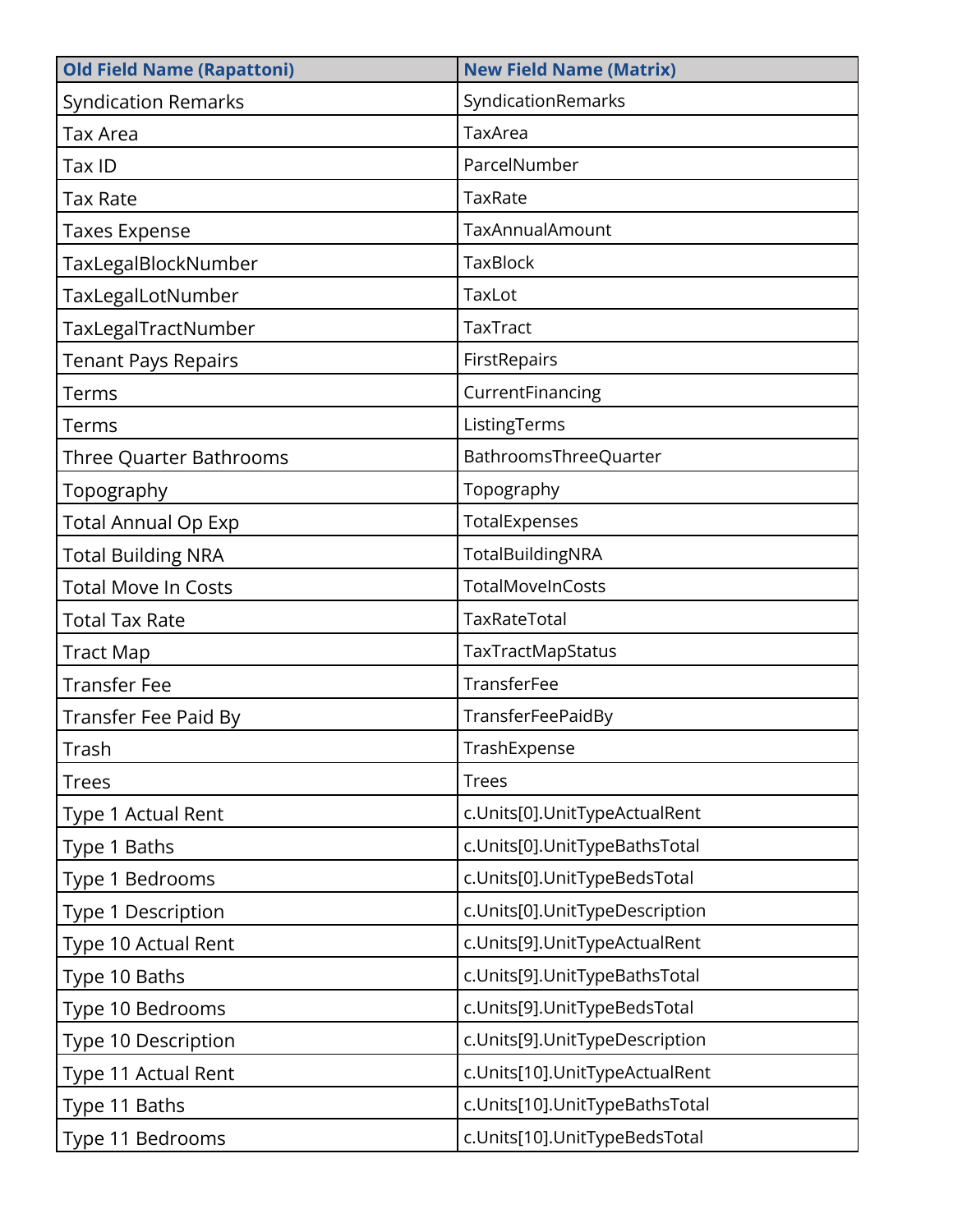| <b>Old Field Name (Rapattoni)</b> | <b>New Field Name (Matrix)</b>  |
|-----------------------------------|---------------------------------|
| Type 11 Description               | c.Units[10].UnitTypeDescription |
| Type 12 Actual Rent               | c.Units[11].UnitTypeActualRent  |
| Type 12 Baths                     | c.Units[11].UnitTypeBathsTotal  |
| Type 12 Bedrooms                  | c.Units[11].UnitTypeBedsTotal   |
| Type 12 Description               | c.Units[11].UnitTypeDescription |
| Type 13 Actual Rent               | c.Units[12].UnitTypeActualRent  |
| Type 13 Baths                     | c.Units[12].UnitTypeBathsTotal  |
| Type 13 Bedrooms                  | c.Units[12].UnitTypeBedsTotal   |
| Type 13 Description               | c.Units[12].UnitTypeDescription |
| Type 2 Actual Rent                | c.Units[1].UnitTypeActualRent   |
| Type 2 Baths                      | c.Units[1].UnitTypeBathsTotal   |
| Type 2 Bedrooms                   | c.Units[1].UnitTypeBedsTotal    |
| Type 2 Description                | c.Units[1].UnitTypeDescription  |
| Type 3 Actual Rent                | c.Units[2].UnitTypeActualRent   |
| Type 3 Baths                      | c.Units[2].UnitTypeBathsTotal   |
| Type 3 Bedrooms                   | c.Units[2].UnitTypeBedsTotal    |
| Type 3 Description                | c.Units[2].UnitTypeDescription  |
| Type 4 Actual Rent                | c.Units[3].UnitTypeActualRent   |
| Type 4 Baths                      | c.Units[3].UnitTypeBathsTotal   |
| Type 4 Bedrooms                   | c.Units[3].UnitTypeBedsTotal    |
| Type 4 Description                | c.Units[3].UnitTypeDescription  |
| Type 5 Actual Rent                | c.Units[4].UnitTypeActualRent   |
| Type 5 Baths                      | c.Units[4].UnitTypeBathsTotal   |
| Type 5 Bedrooms                   | c.Units[4].UnitTypeBedsTotal    |
| Type 5 Description                | c.Units[4].UnitTypeDescription  |
| Type 6 Actual Rent                | c.Units[5].UnitTypeActualRent   |
| Type 6 Baths                      | c.Units[5].UnitTypeBathsTotal   |
| Type 6 Bedrooms                   | c.Units[5].UnitTypeBedsTotal    |
| Type 6 Description                | c.Units[5].UnitTypeDescription  |
| Type 7 Actual Rent                | c.Units[6].UnitTypeActualRent   |
| Type 7 Baths                      | c.Units[6].UnitTypeBathsTotal   |
| Type 7 Bedrooms                   | c.Units[6].UnitTypeBedsTotal    |
| Type 7 Description                | c.Units[6].UnitTypeDescription  |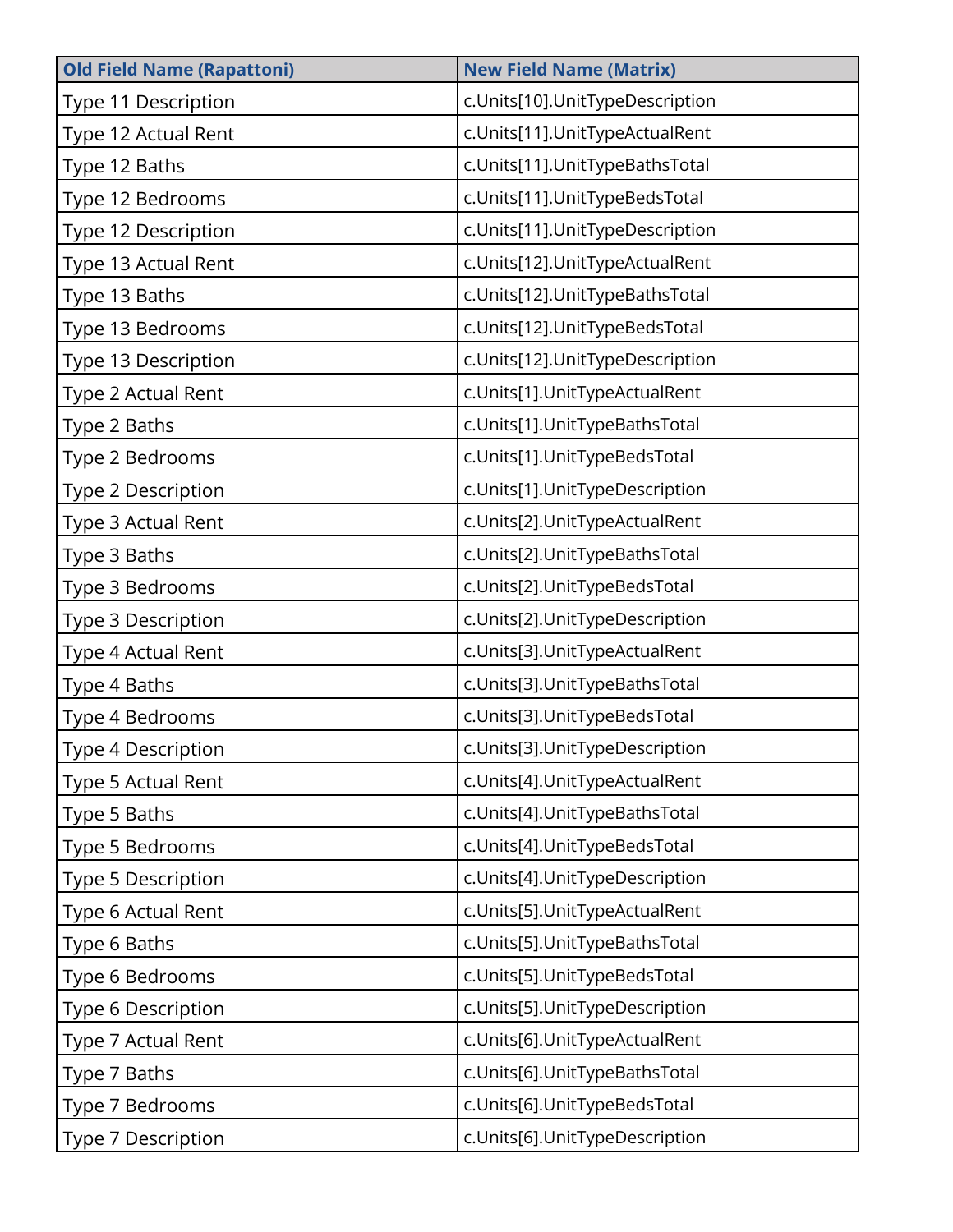| <b>Old Field Name (Rapattoni)</b> | <b>New Field Name (Matrix)</b> |
|-----------------------------------|--------------------------------|
| Type 8 Actual Rent                | c.Units[7].UnitTypeActualRent  |
| Type 8 Baths                      | c.Units[7].UnitTypeBathsTotal  |
| Type 8 Bedrooms                   | c.Units[7].UnitTypeBedsTotal   |
| Type 8 Description                | c.Units[7].UnitTypeDescription |
| Type 9 Actual Rent                | c.Units[8].UnitTypeActualRent  |
| Type 9 Baths                      | c.Units[8].UnitTypeBathsTotal  |
| Type 9 Bedrooms                   | c.Units[8].UnitTypeBedsTotal   |
| Type 9 Description                | c.Units[8].UnitTypeDescription |
| Unit                              | UnitNumber                     |
| Unit Ttl in Complex               | NumberOfUnitsInCommunity       |
| Unit-1 Furnished                  | c.Units[0].UnitTypeFurnished   |
| Unit-1 Proj Rent/Mo               | c.Units[0].UnitTypeProForma    |
| Unit-1 Rent/Month                 | c.Units[0].UnitTypeTotalRent   |
| Unit-1 Type                       | c.Units[0].UnitTypeType        |
| Unit-10 Furnished                 | c.Units[9].UnitTypeFurnished   |
| Unit-10 Proj Rent/Mo              | c.Units[9].UnitTypeProForma    |
| Unit-10 Rent/Month                | c.Units[9].UnitTypeTotalRent   |
| Unit-10 Type                      | c.Units[9].UnitTypeType        |
| Unit-11 Furnished                 | c.Units[10].UnitTypeFurnished  |
| Unit-11 Proj Rent/Mo              | c.Units[10].UnitTypeProForma   |
| Unit-11 Rent/Month                | c.Units[10].UnitTypeTotalRent  |
| Unit-11 Type                      | c.Units[10].UnitTypeType       |
| Unit-12 Furnished                 | c.Units[11].UnitTypeFurnished  |
| Unit-12 Proj Rent/Mo              | c.Units[11].UnitTypeProForma   |
| Unit-12 Rent/Month                | c.Units[11].UnitTypeTotalRent  |
| Unit-12 Type                      | c.Units[11].UnitTypeType       |
| Unit-13 Furnished                 | c.Units[12].UnitTypeFurnished  |
| Unit-13 Proj Rent/Mo              | c.Units[12].UnitTypeProForma   |
| Unit-13 Rent/Month                | c.Units[12].UnitTypeTotalRent  |
| Unit-13 Type                      | c.Units[12].UnitTypeType       |
| Unit-2 Furnished                  | c.Units[1].UnitTypeFurnished   |
| Unit-2 Proj Rent/Mo               | c.Units[1].UnitTypeProForma    |
| Unit-2 Rent/Month                 | c.Units[1].UnitTypeTotalRent   |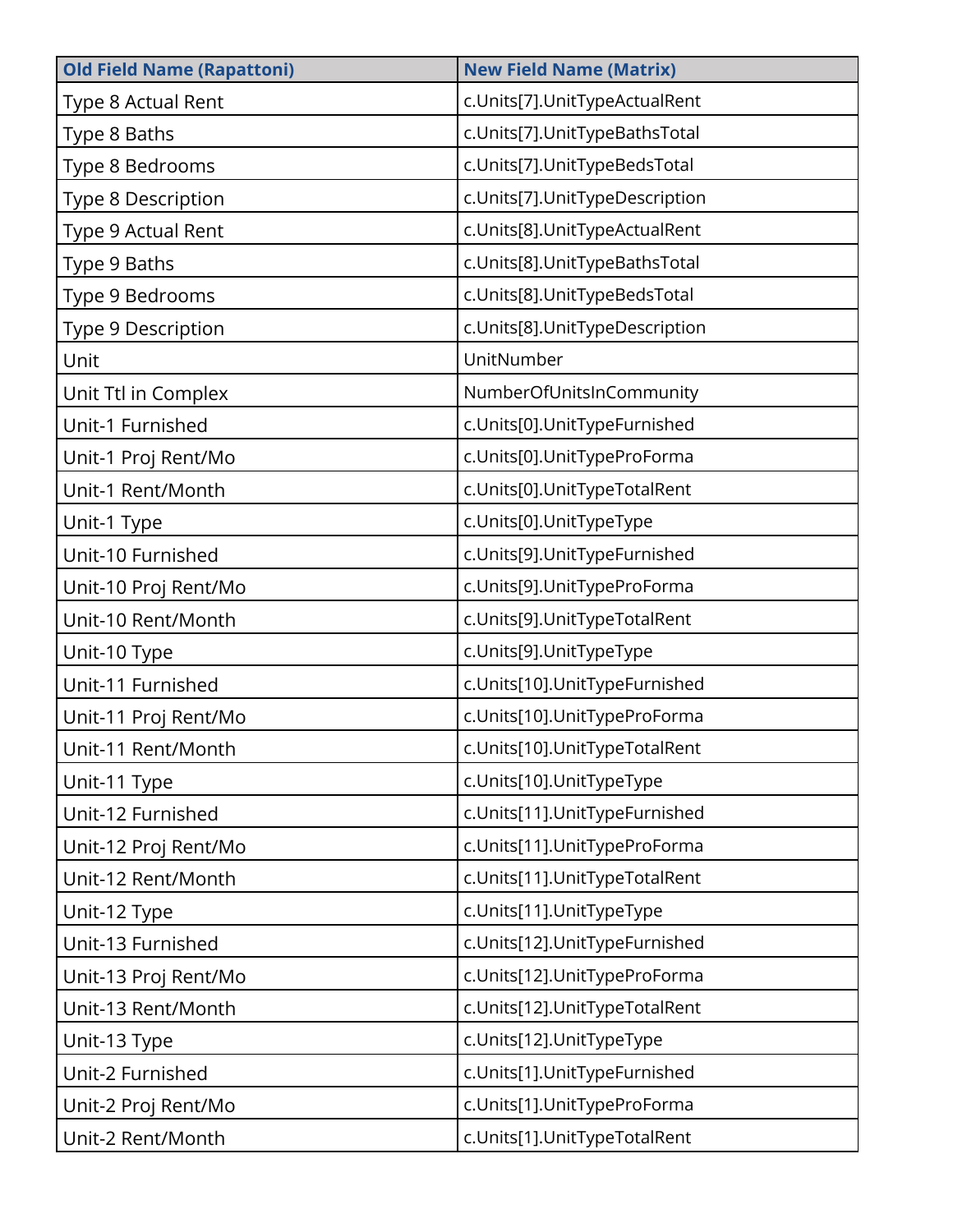| <b>Old Field Name (Rapattoni)</b> | <b>New Field Name (Matrix)</b> |
|-----------------------------------|--------------------------------|
| Unit-2 Type                       | c.Units[1].UnitTypeType        |
| Unit-3 Furnished                  | c.Units[2].UnitTypeFurnished   |
| Unit-3 Proj Rent/Mo               | c.Units[2].UnitTypeProForma    |
| Unit-3 Rent/Month                 | c.Units[2].UnitTypeTotalRent   |
| Unit-3 Type                       | c.Units[2].UnitTypeType        |
| Unit-4 Furnished                  | c.Units[3].UnitTypeFurnished   |
| Unit-4 Proj Rent/Mo               | c.Units[3].UnitTypeProForma    |
| Unit-4 Rent/Month                 | c.Units[3].UnitTypeTotalRent   |
| Unit-4 Type                       | c.Units[3].UnitTypeType        |
| Unit-5 Furnished                  | c.Units[4].UnitTypeFurnished   |
| Unit-5 Proj Rent/Mo               | c.Units[4].UnitTypeProForma    |
| Unit-5 Rent/Month                 | c.Units[4].UnitTypeTotalRent   |
| Unit-5 Type                       | c.Units[4].UnitTypeType        |
| Unit-6 Furnished                  | c.Units[5].UnitTypeFurnished   |
| Unit-6 Proj Rent/Mo               | c.Units[5].UnitTypeProForma    |
| Unit-6 Rent/Month                 | c.Units[5].UnitTypeTotalRent   |
| Unit-6 Type                       | c.Units[5].UnitTypeType        |
| Unit-7 Furnished                  | c.Units[6].UnitTypeFurnished   |
| Unit-7 Proj Rent/Mo               | c.Units[6].UnitTypeProForma    |
| Unit-7 Rent/Month                 | c.Units[6].UnitTypeTotalRent   |
| Unit-7 Type                       | c.Units[6].UnitTypeType        |
| Unit-8 Furnished                  | c.Units[7].UnitTypeFurnished   |
| Unit-8 Proj Rent/Mo               | c.Units[7].UnitTypeProForma    |
| Unit-8 Rent/Month                 | c.Units[7].UnitTypeTotalRent   |
| Unit-8 Type                       | c.Units[7].UnitTypeType        |
| Unit-9 Furnished                  | c.Units[8].UnitTypeFurnished   |
| Unit-9 Proj Rent/Mo               | c.Units[8].UnitTypeProForma    |
| Unit-9 Rent/Month                 | c.Units[8].UnitTypeTotalRent   |
| Unit-9 Type                       | c.Units[8].UnitTypeType        |
| <b>Usable Land Percent</b>        | UsableLandPercent              |
| Vacancy Allow %                   | VacancyAllowanceRate           |
| Vacancy Allow Dollar              | VacancyAllowance               |
| Value Range Price                 | ListPriceLow                   |